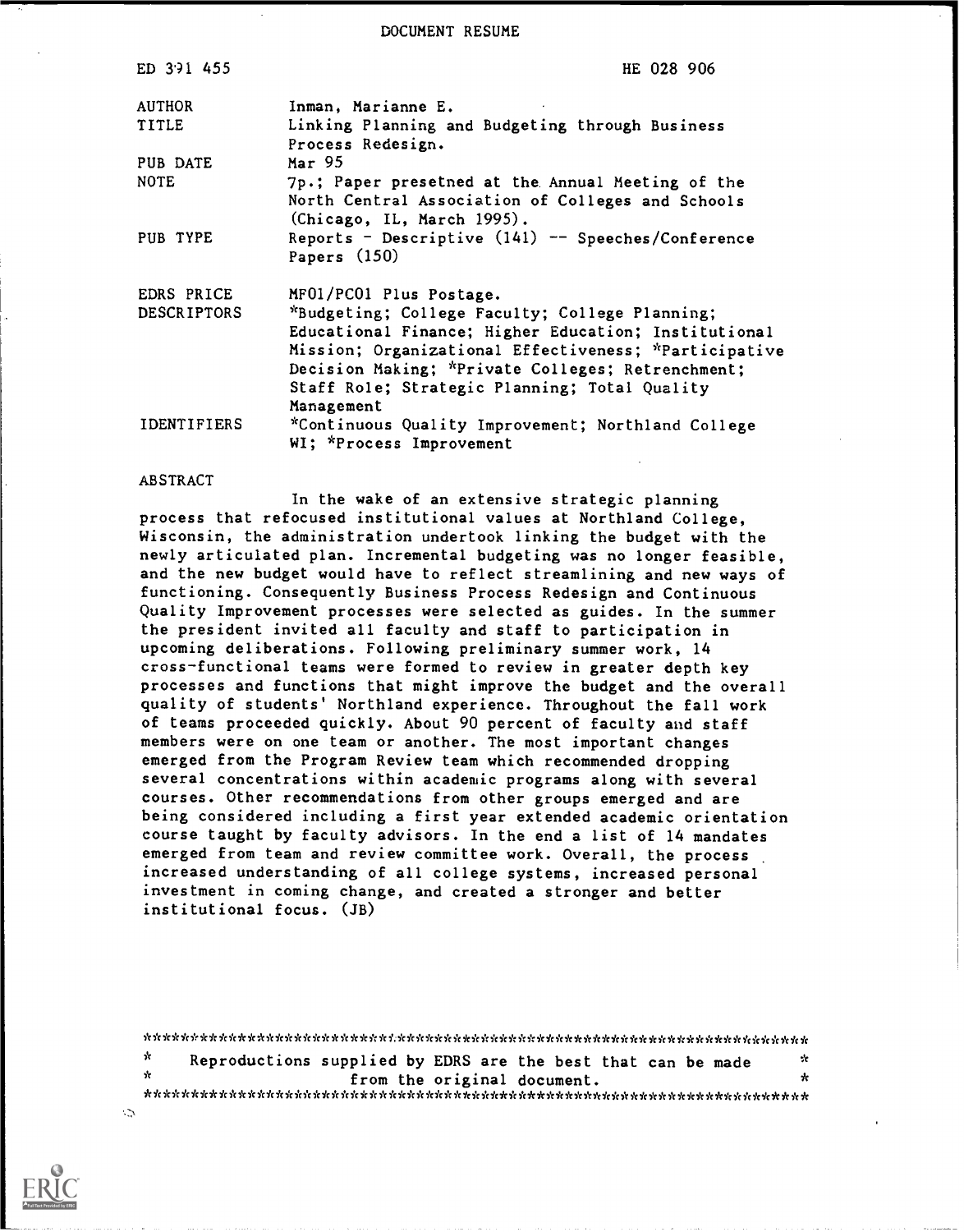## LINKING PLANNING AND BUDGETING THROUGH BUSINESS PROCESS REDESIGN

North Central Association of Colleges and Schools Annual Meeting سمات المسلمة المسلمة المسلمة المسلمة المسلمة المسلمة المسلمة المسلمة المسلمة المسلمة المسلمة المسلمة المسلمة ا<br>تسلمات المسلمة المسلمة المسلمة المسلمة المسلمة المسلمة المسلمة المسلمة المسلمة المسلمة المسلمة المسلمة المسلمة Northland College; Ashland, Wisconsin<br>March 1995

 $\frac{1}{2}$  $1/45028$ 

"PERMISSION TO REPRODUCE THIS MATERIAL HAS BEEN GRANTED BY

Marianne E. Inman

TO THE EDUCATIONAL RESOURCES INFORMATION CENTER (ERIC)."

- U.S. DEPARTMENT OF EDUCATION<br>Office of t ducational Research and Improvement<br>EDUCATIONAL RESOURCES INFORMATIO:<br>CENTER (ERIC)<br>Office comment has boon reproduced as<br>received from the person or organization<br>form changes have originating it
- Minor changes have been mado to improvo reproduction quality
- Points of view or opinions stated in this<br>document do not necessarily represent<br>official OERI position or policy

 $\mathbf{L}$ 

Invrncarri.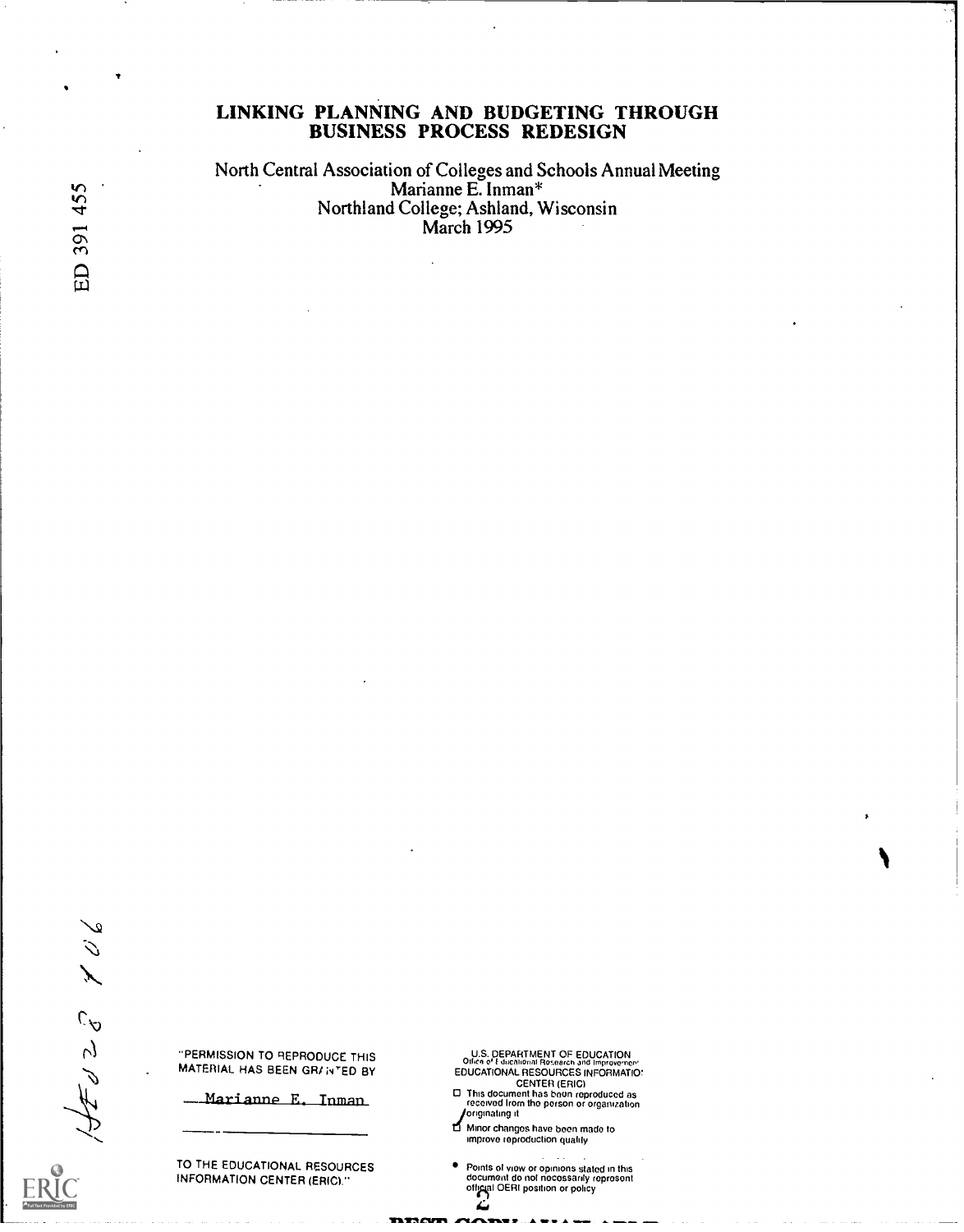## LINKING PLANNING AND BUDGETING THROUGH BUSINESS PROCESS REDESIGN

North Central Association of Colleges and Schools Annual Meeting Marianne E. Inman\* Northland College; Ashland, Wisconsin March 1995

In spring 1994 Northland College faculty and staff members concluded an extensive strategic planning process, resulting in revised statements of mission and institutional values, a presidential vision, and a forward-looking plan focusing on academic excellence and intellectual climate, outreach to the community and the region, student development and enrollment, and building a strong college community. The plan addresses centrally our continuing attention to defining our distinctive liberal arts and environmental mission and to designing and delivering programs that integrate these two emphases within our curriculum. Following completion of the strategic plan, Northland undertook the massive project of linking budgeting with our clearly articulated plan. Because it was clear that incremental budgeting, which had been the norm, was no longer feasible and that the budget for FY96 that emerged from this process would need to reflect considerable streamlining and new ways of functioning, we looked to the strategies of Business Process Redesign and Continuous Quality Improvement as guides for our work.

Over the summer, the college's need to engage in these processes was communicated throughout the campus community both orally and in writing. A long and detailed letter from the President was sent to every faculty and staff member early in the summer outlining the nature of our challenge and inviting everyone's participation in the deliberations in the months to come. Early in June the Continuous Quality Improvement Steering Committee participated ina two-day workshop introducing us to many of the group process techniques that can be most helpful in redesigning and improving processes and products on campus. During the summer, then, a core Planning and Budgeting Team of 40 persons met twice to receive extensive statistical and other background information and to begin to identify the key areas on which to focus attention. Subcommittees were formed after the first day-long session, and members met with some

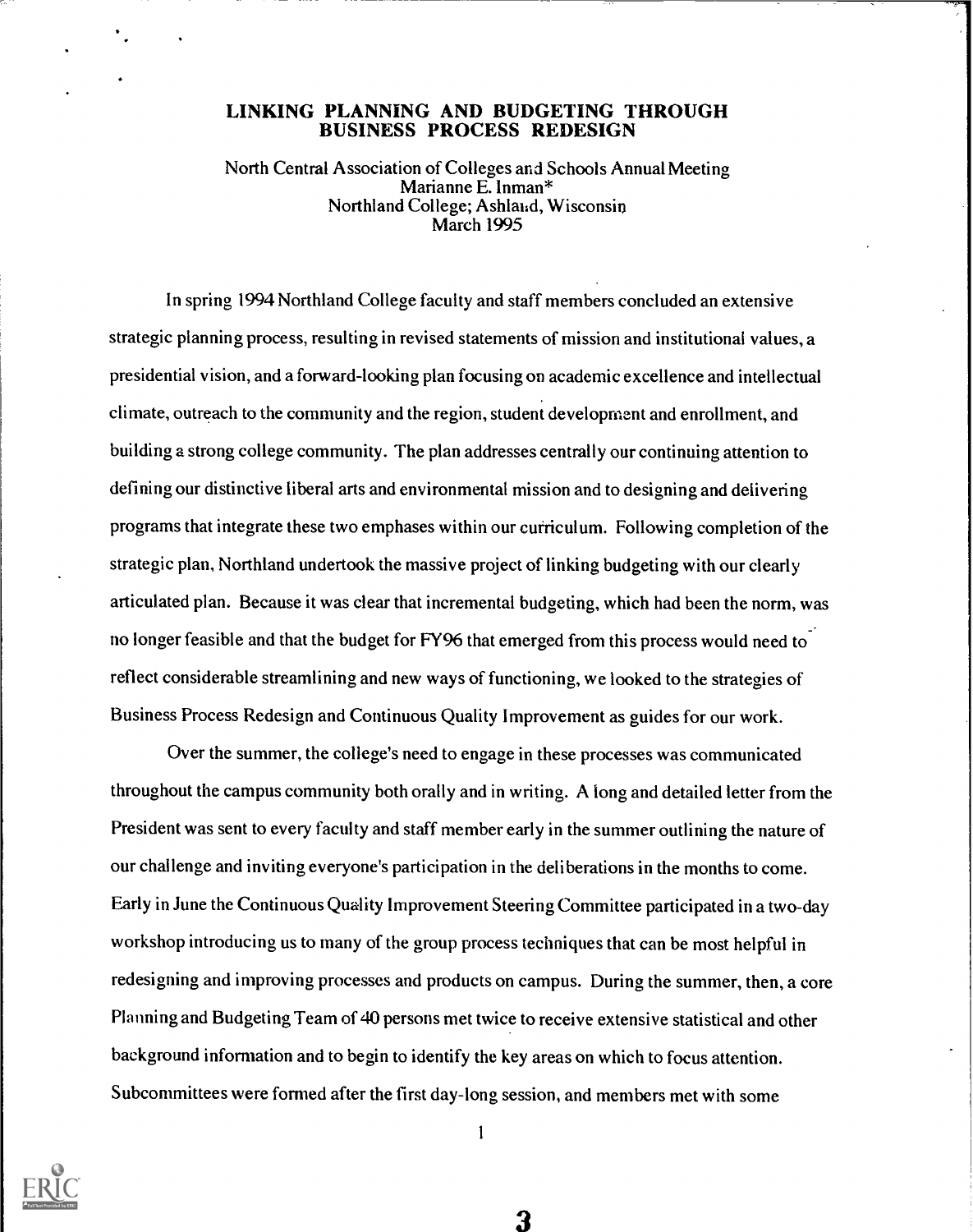frequency before the second session was held six weeks later. At that time a number of specific recommendations from each subcommittee were made that members felt had the potential to either reduce expenditures or enhance revenues. Improved student retention and greater efficiencies in operation were broad categories that surfaced in most groups.

Following this preliminary summer work, 14 cross-functional teams were formed to review in greater depth key processes and functions that had the greatest potential to have a positive impact on the budget and on the overall quality of the Northland experience for students. These teams were augmented by a Technology Team, comprised of campus experts in electronic technology to support both academic and administrative applications, and by two existing representative bodies, the Academic Council and the Faculty Welfare and Review Committee. The Academic Council, in turn, referred their task to the Program Review Team, a subgroup of the council that had met regularly over the past three years as reviews of all academic programs had taken place. Each group received a charge from the President and the timeline on which work was to be completed--iess than four months! Overseeing the process was another representative group, the Executive Steering Committee, who received progress reports from the various BPR (Business Process Redesign, or, as they have come to be known, "beeper") teams and who have addressed process issues and problems as they arose. This is the group that received all the BPR teams' final recommendations and the one that has been tasked with prioritizing those recommendations so that the financial goals for a balanced budget are met.

During December and January the Steering Committee met regularly and frequently, as did senior administrative staff members, in order to conduct extensive and intensive reviews of each functional area of the College in a process similar to that which the Program Review Team undertook to examine anew all academic programs. In mid-December a campus-wide meeting was held to review the rationale for the BPRs, the budget assumptions on which the work was based, committee and team processes, and results and recommendations to date.



2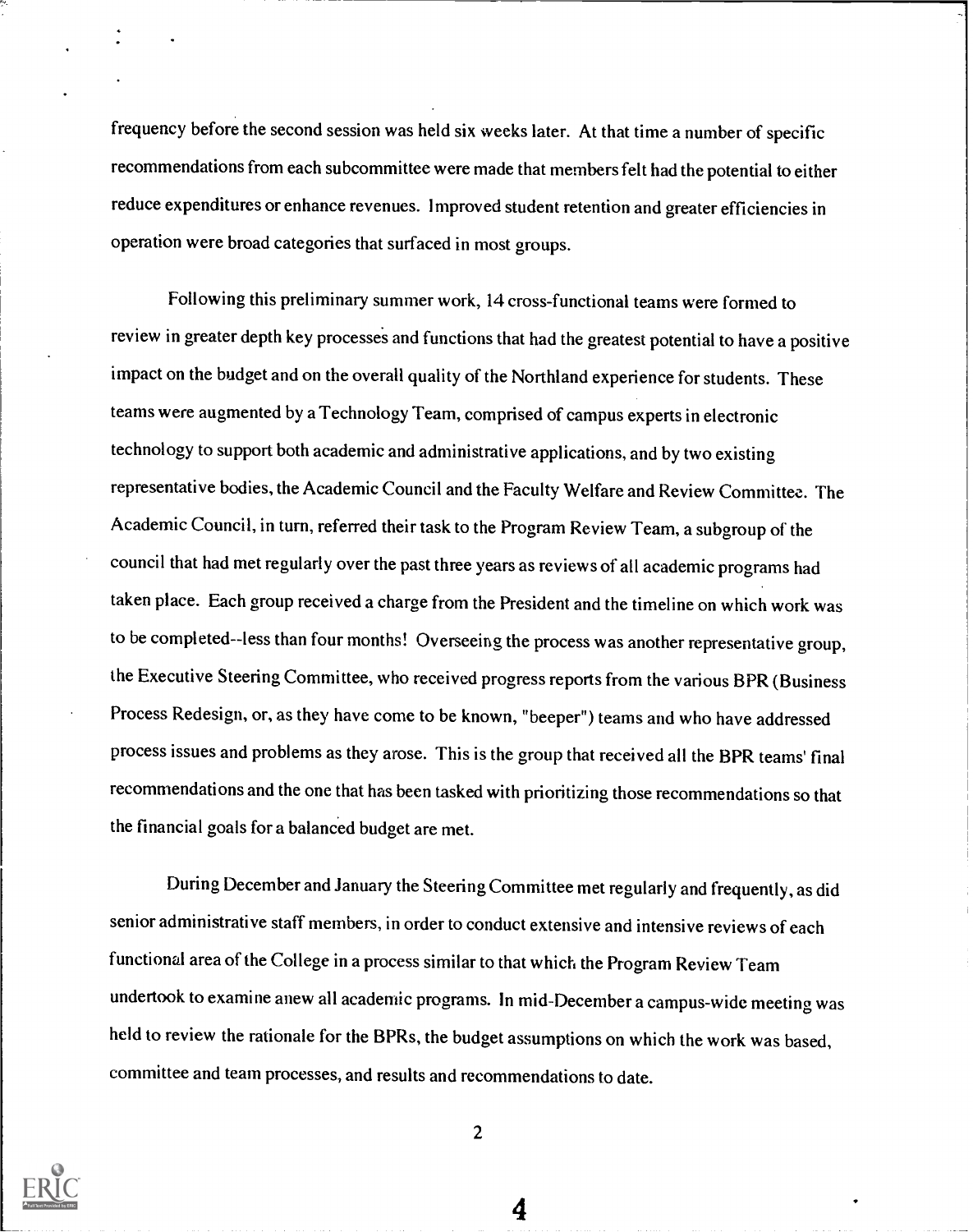All fall the work of these teams proceeded swiftly. Most committees met weekly, and some, such as the Program Review Team, met daily over a two-month period in order to conclude their work by the December deadline. Tremendous levels of energy and creativity were evident across the campus. Approximately 90% of faculty and staff members were on a BPR or other review team. Almost every team included student representatives as well. The tasks were highly diverse, ranging from Personnel Contracting or Early Retirement to Donor Acknowledgment, Student Retention, or Faculty Workload.

To date the Program Review recommendations have had the most significant campus impact, as the task of that group was to "streamline curriculum" and "reduce faculty cost." Supported by extensive historical enrollment data and other statistical measures provided by the Office of the Registrar, the Program Review Team reconi, tended dropping several concentrations within academic programs along with a number of "nice to have" but "not essential" courses, often taught by adjunct faculty members. No program was eliminated altogether, and the faculty in each program were asked to make their own recommendations to the Team. The spirit of cooperation was very helpful and made the work of the Team a very collegial effort. While faculty members were not, of course, pleased with the reductions, they recognized the necessity for them, participated fully in the process, and have come to accept the changes envisioned.

Recommendations from other groups that are currently being considered are a first year extended academic orientation course taught by faculty advisors, The Northland Seminar, and the requirement for first year students of our existing offering Introduction to Environmental Studies, a course that is team taught by a biologist, a sociologist, and an environmental philosopher. These two experiences are designed to be totally consistent with Northland's mission and will, we hope, provide the kind of bonding with the college that correlates positively with retention. Also on the drawing board is a senior capstone experience to round out students' academic program and to constitute a critical element in Northland's assessment plan.



3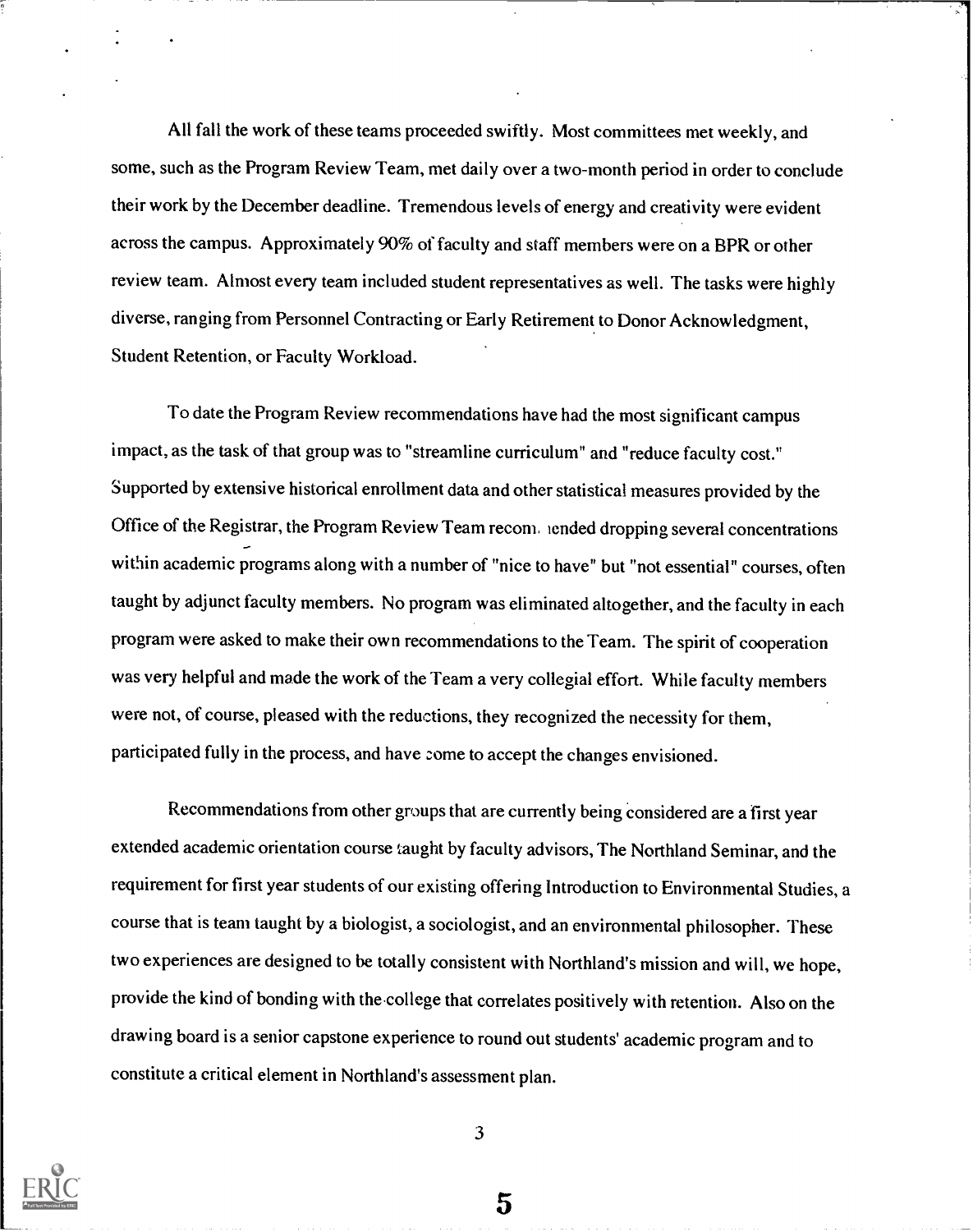In order to accomplish these additional tasks with the resources of the current faculty, the Welfare and Review Committee is considering a new approach to calculating faculty work load. This system would be based on credit hour production rather than on numbers of courses or credits. In a nutshell, faculty members would each be expected to generate an "average" number of credit hours. Those who generated credit hours beyond the average would be able to "bank" them toward future sabbatical leave time, while those who generated fewer credit hours than the average would be expected to assume additional responsibilities, including teaching additional courses. There is also, under this plan, provision for credit units for substantial administrative or service work in addition to those generated by teaching. The net result of this plan as projected is to increase faculty productivity and reduce faculty cost by eliminating most adjunct positions and overload payments. An added advantage is the prospect of a sabbatical leave, a benefit that Northland College faculty have not yet enjoyed.

Other types of savings included reductions in time for selected staff members, not replacing staff or faculty members who will be on leave next year, consolidating the staffing between functionally related and contiguous offices, and replacing some print media with electronic access. In the area of revenue enhancements, recommendations included expanding our summer school offerings, charging fees for certain academic and student life services, and anticipating additional revenues from programs offered through Northland's Lifelong Learning Center.

Following approval of the final budget by the Board of Trustees in late January, the Northland community will move ahead with further work by the BPR Executive Steering Committee and the Strategic Planning Team. The tasks of these groups will involve assessing progress to date towards achieving goals within the strategic plan, adjusting the plan as appropriate, and projecting the plan to 2001 based on current and new assumptions.

Through this planning and budgeting process, a variety of ideas and suggestions have surfaced which members of senior staff and the Steering Committee believe, if pursued and